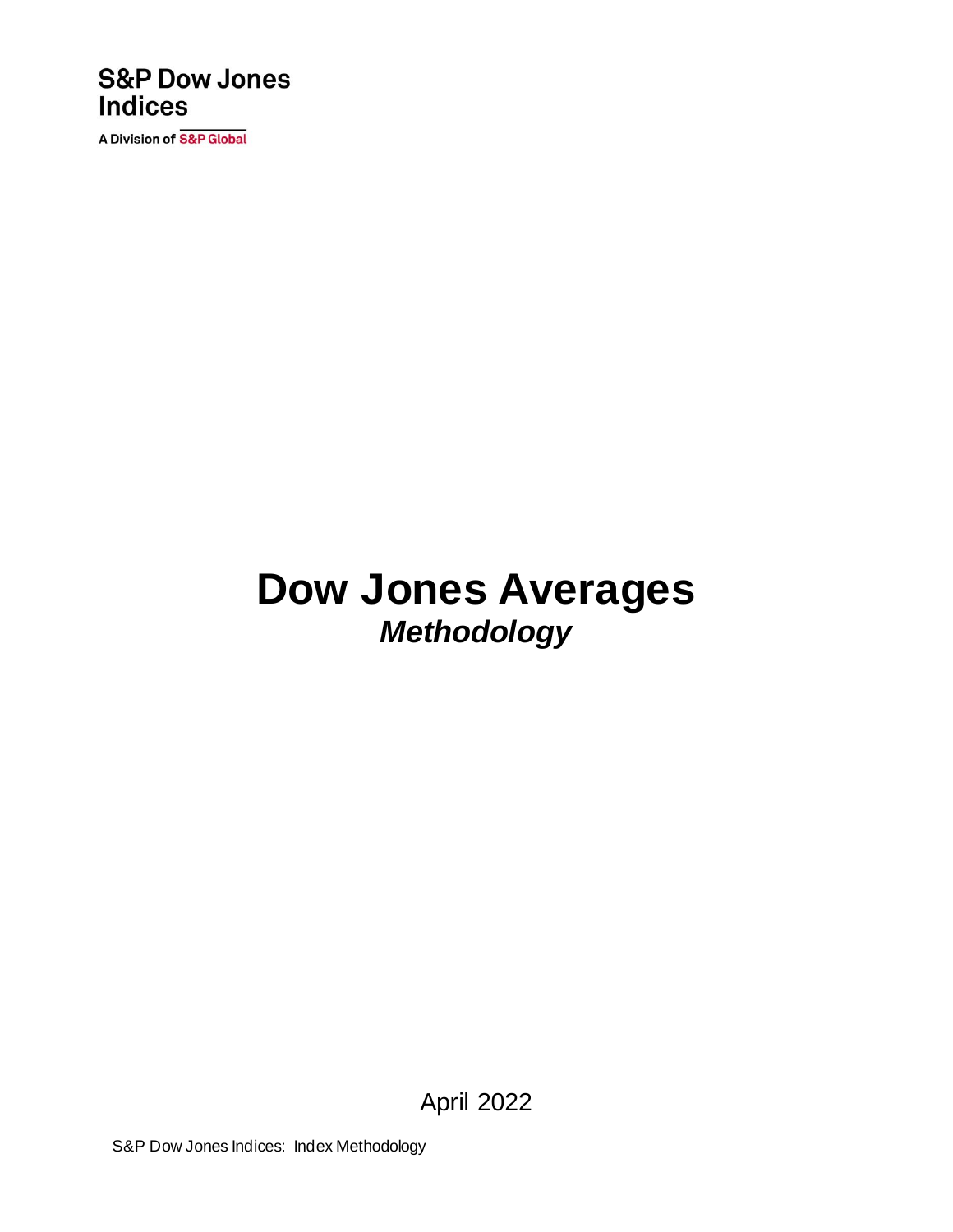# Table of Contents

| Introduction                |                                                                                                     | 3               |
|-----------------------------|-----------------------------------------------------------------------------------------------------|-----------------|
|                             | Index Objective and Highlights                                                                      | 3               |
|                             | <b>Supporting Documents</b>                                                                         | 3               |
| <b>Eligibility Criteria</b> |                                                                                                     | 4               |
|                             | <b>Index Eligibility</b>                                                                            | 4               |
|                             | <b>Index Construction &amp; Maintenance</b>                                                         | 5               |
|                             | <b>Approaches</b>                                                                                   | 5               |
|                             | Dow Jones Industrial Average™, Dow Jones Transportation Average™, and Dow<br>Jones Utility Average™ | 5               |
|                             | Dow Jones High Yield Select 10 Index                                                                | 5               |
|                             | Dow Jones Industrial Average Yield Weighted                                                         | 6               |
|                             | Dow Jones Industrial Average Equal Weight Index                                                     | 6               |
|                             | <b>Constituent Weightings</b>                                                                       | $6\phantom{1}6$ |
|                             | <b>Corporate Actions</b>                                                                            | $\overline{7}$  |
|                             | <b>Currency of Calculation and Additional Index Return Series</b>                                   | 7               |
|                             | <b>Multiple Share Classes</b>                                                                       | 8               |
|                             | <b>Other Adjustments</b>                                                                            | 8               |
|                             | <b>Index Calculations</b>                                                                           | 8               |
|                             | <b>Base Dates and History Availability</b>                                                          | 8               |
| <b>Index Data</b>           |                                                                                                     | 10              |
|                             | <b>Calculation Return Types</b>                                                                     | 10              |
| Index Governance            |                                                                                                     | 11              |
|                             | <b>Index Committee</b>                                                                              | 11              |
| <b>Index Policy</b>         |                                                                                                     | 12              |
|                             | <b>Announcements</b>                                                                                | 12              |
|                             | <b>Pro-forma Files</b>                                                                              | 12              |
|                             | <b>Holiday Schedule</b>                                                                             | 12              |
|                             | <b>Unexpected Exchange Closures</b>                                                                 | 12              |
|                             | <b>Recalculation Policy</b>                                                                         | 12              |
|                             | <b>Real-Time Calculation</b>                                                                        | 12              |
|                             | <b>Contact Information</b>                                                                          | 12              |
| <b>Index Dissemination</b>  |                                                                                                     | 14              |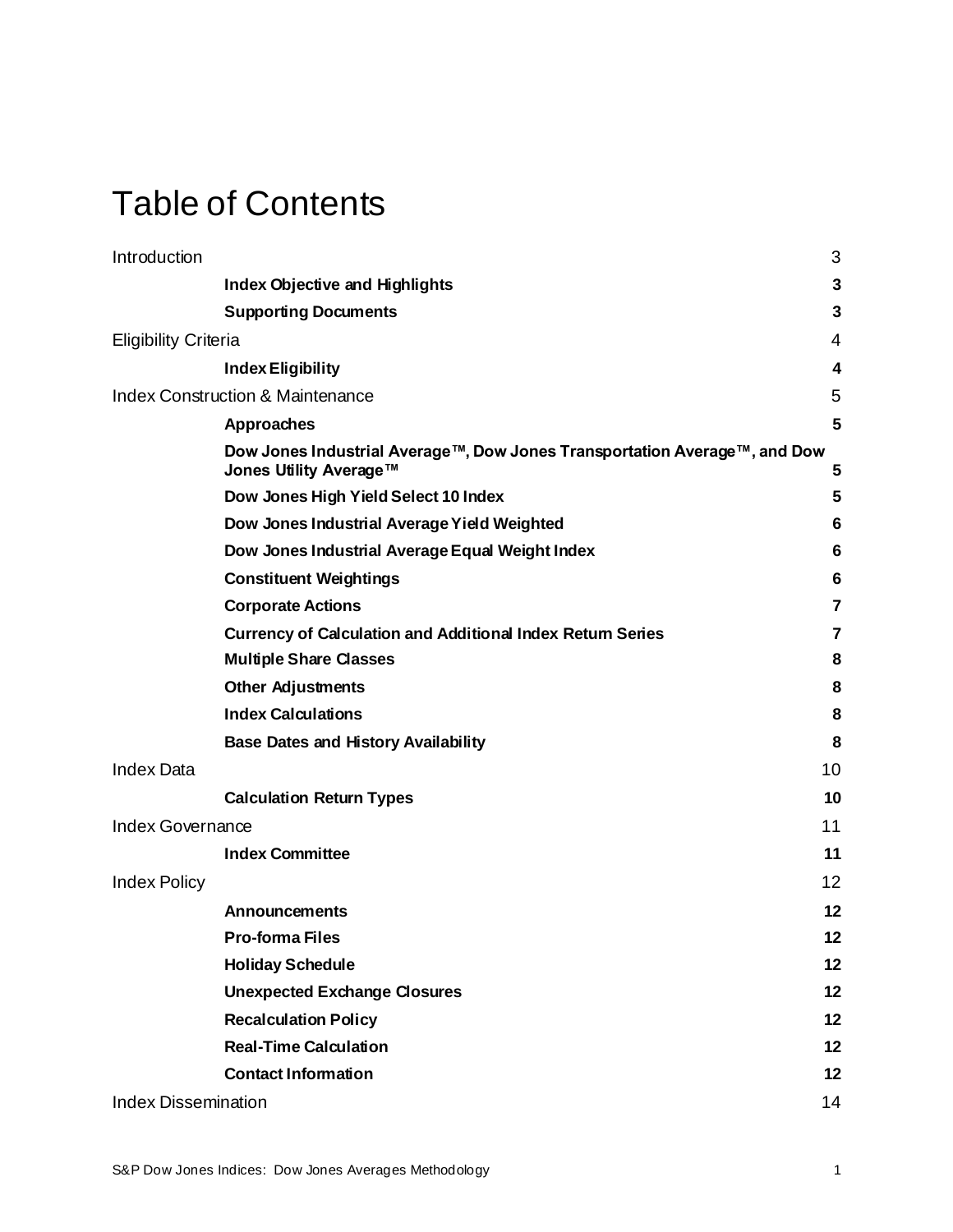|                   | <b>Tickers</b>                     | 14 |
|-------------------|------------------------------------|----|
|                   | <b>Index Data</b>                  | 14 |
|                   | Web site                           | 14 |
| Appendix I        |                                    | 15 |
|                   | DJIA JPY Hedged Index (T-1 TTM)    | 15 |
| Appendix II       |                                    | 16 |
|                   | <b>Methodology Changes</b>         | 16 |
| Appendix III      |                                    | 17 |
|                   | <b>EU Required ESG Disclosures</b> | 17 |
| <b>Disclaimer</b> |                                    | 18 |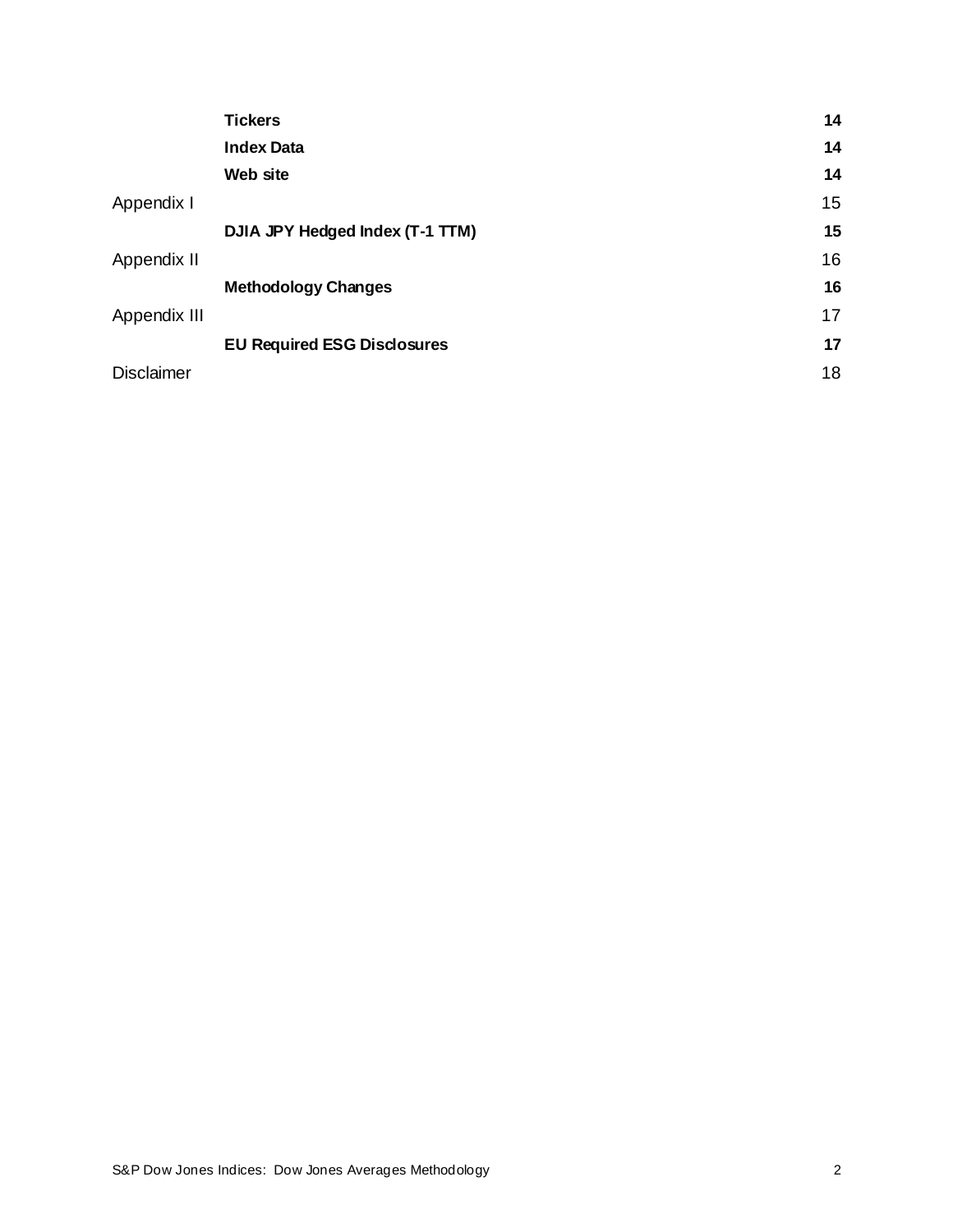# <span id="page-3-0"></span>Introduction

### <span id="page-3-1"></span>**Index Objective and Highlights**

**Dow Jones Industrial Average.** The index is a 30-stock, price-weighted index that measures the performance of some of the largest U.S. companies. Except for the Global Industry Classification Standard (GICS) Transportation Industry Group from the Industrials Sector and the Utilities Sector, which are covered by the Dow Jones Transportation Average and the Dow Jones Utility Average, respectively, the index includes constituents from a variety of sectors.

**Dow Jones Transportation Average.** The index is a 20-stock, price-weighted index that measures the performance of some of the largest U.S. companies within the transportation industry group.

**Dow Jones Utility Average.** The index is a 15-stock, price-weighted index that measures the performance of some of the largest U.S. companies within the utilities sector.

**Dow Jones Composite Average™.** The index is a price-weighted measure of 65 U.S. companies that includes all components of the Dow Jones Industrial Average™, Dow Jones Transportation Average™, and Dow Jones Utility Average™.

**Dow Jones High Yield Select 10 Index.** The index measures the top ten companies in the Dow Jones Industrial Average™selected based on indicated annual dividend yield. At each rebalancing, the constituents are equal weighted.

**Dow Jones Industrial Average Yield Weighted.** The index includes all the securities from the Dow Jones Industrial Average™ that pay dividends. At each rebalancing, the constituents are weighted by their indicated annual dividend yield.

**Dow Jones Industrial Average Equal Weight Index.** The index includes all the securities from the Dow Jones Industrial Average™. At each rebalancing, the constituents are equal weighted.

#### <span id="page-3-2"></span>**Supporting Documents**

This methodology is meant to be read in conjunction with supporting documents providing greater detail with respect to the policies, procedures and calculations described herein. References throughout the methodology direct the reader to the relevant supporting document for further information on a specific topic. The list of the main supplemental documents for this methodology and the hyperlinks to those documents is as follows:

| <b>Supporting Document</b>                       | URL                                            |  |
|--------------------------------------------------|------------------------------------------------|--|
| S&P Dow Jones Indices' Equity Indices Policies & |                                                |  |
| <b>Practices Methodology</b>                     | <b>Equity Indices Policies &amp; Practices</b> |  |
| S&P Dow Jones Indices' Index Mathematics         | <b>Index Mathematics Methodology</b>           |  |
| Methodology                                      |                                                |  |
| S&P Dow Jones Indices' Global Industry           | <b>GICS Methodology</b>                        |  |
| Classification Standard (GICS) Methodology       |                                                |  |

This methodology was created by S&P Dow Jones Indices to achieve the objective of measuring the underlying interest of each index governed by this methodology document. Any changes to or deviations from this methodology are made in the sole judgment and discretion of the Averages Committee so that the index continues to achieve its objective.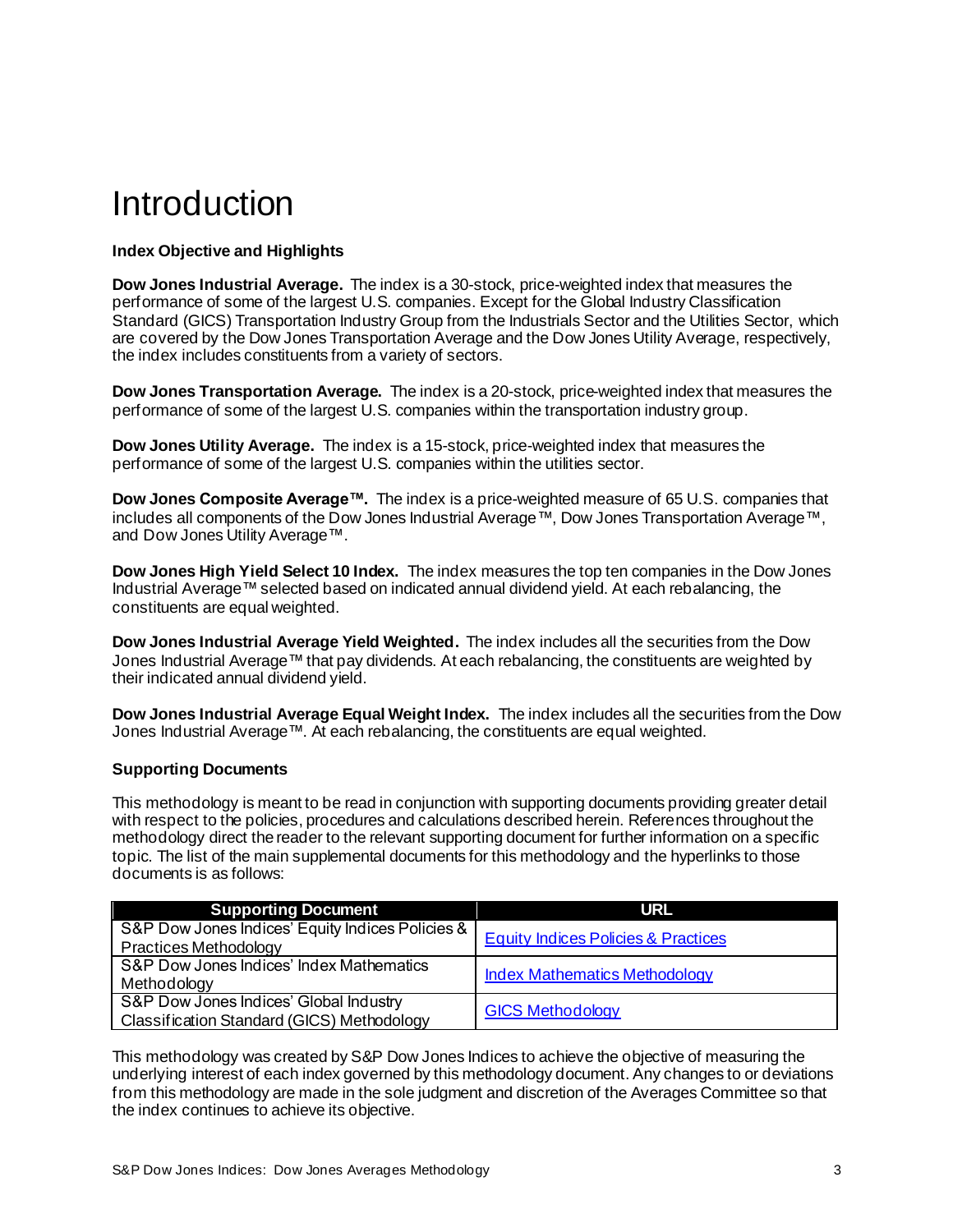# <span id="page-4-0"></span>Eligibility Criteria

### <span id="page-4-1"></span>**Index Eligibility**

The index universe for each index is described in the table below.

| <b>Index</b>                                                                                                                                   | <b>Index Universe</b>                                                                                                                                                                              |
|------------------------------------------------------------------------------------------------------------------------------------------------|----------------------------------------------------------------------------------------------------------------------------------------------------------------------------------------------------|
| Dow Jones Industrial Average™                                                                                                                  | The index universe consists of securities in the S&P 500,<br>excluding stocks classified under Global Industry<br>Classification Standard (GICS) code 2030<br>(Transportation) and 55 (Utilities). |
| • Dow Jones Transportation Average™                                                                                                            | The index universe consists of securities in the S&P Total<br>Market Index classified under GICS code 2030.                                                                                        |
| • Dow Jones Utility Average™                                                                                                                   | The index universe consists of securities in the S&P Total<br>Market Index classified under GICS code 55.                                                                                          |
| Dow Jones Composite Average™                                                                                                                   | The index includes all constituents of the Dow Jones<br>Industrial Average™, Dow Jones Transportation<br>Average™ and Dow Jones Utility Average™.                                                  |
| • Dow Jones High Yield Select 10 Index<br>Dow Jones Industrial Average Yield<br>Weighted<br>Dow Jones Industrial Average Equal<br>Weight Index | All constituent stocks of the Dow Jones Industrial<br>Average™ are eligible for the index.                                                                                                         |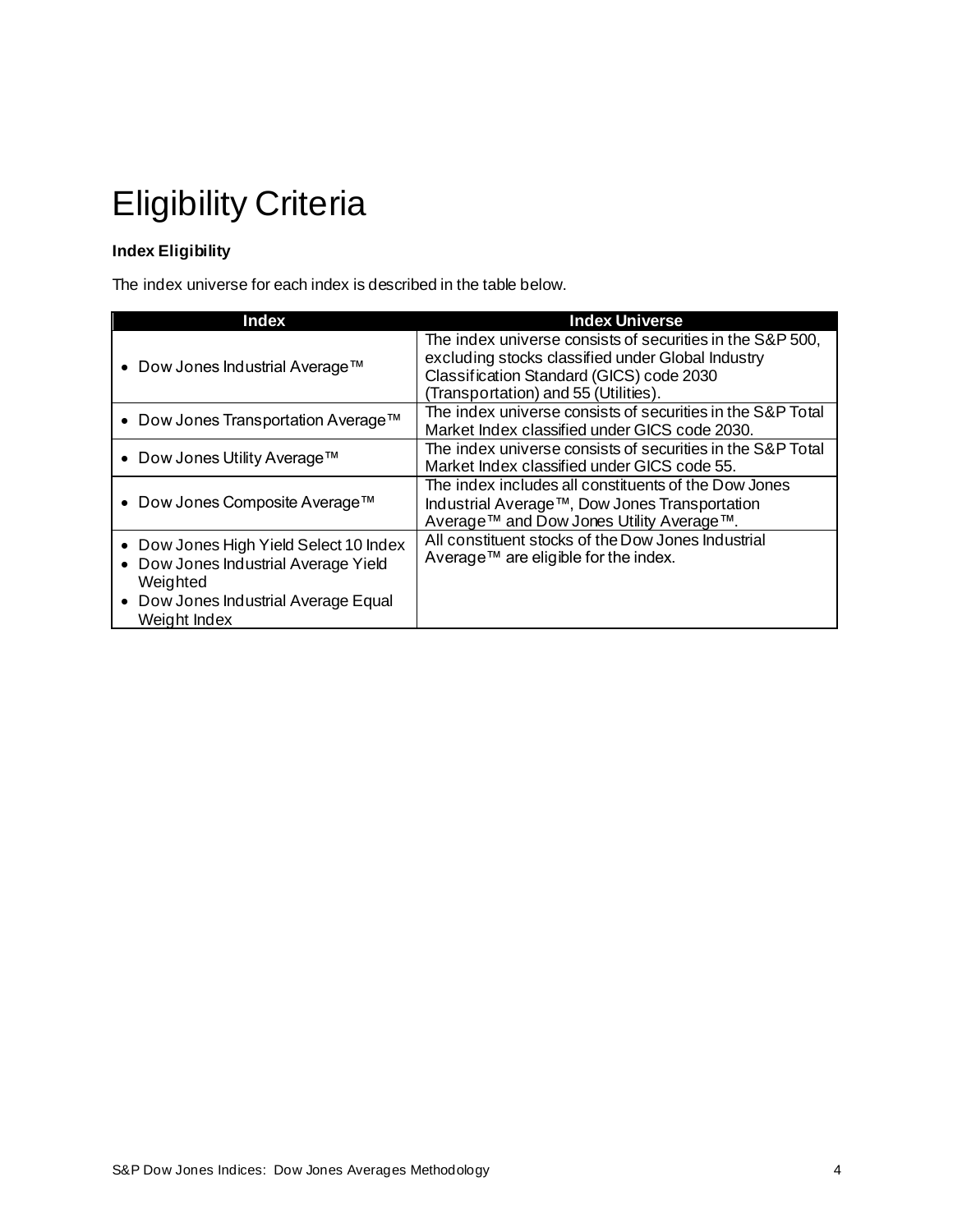### <span id="page-5-0"></span>Index Construction& Maintenance

### <span id="page-5-1"></span>**Approaches**

There are two steps in the creation of each index. The first is the selection of the index constituents; the second is the weighting of the constituents within the index.

#### <span id="page-5-2"></span>**Dow Jones Industrial Average™, Dow Jones Transportation Average™, and Dow Jones Utility Average™**

While stock selection is not governed by quantitative rules, a stock typically is added only if the company has an excellent reputation, demonstrates sustained growth and is of interest to a large number of investors. Since the indexes are price weighted, the Index Committee evaluates stock price when considering a company for inclusion. The Index Committee monitors whether the highest-priced stock in the index has a price more than 10 times that of the lowest. Maintaining adequate sector representation within the index is also a consideration in the selection process for the Dow Jones Industrial Average. Companies should be incorporated and headquartered in the U.S., and a plurality of revenues should be derived from the U.S.

Changes to the indices are made on an as-needed basis. There is no annual or semi-annual reconstitution. Rather, changes in response to corporate actions and market developments can be made at any time. Constituent changes are typically announced one to five days before they are scheduled to be implemented.

At any given time, the constituents of the Dow Jones Industrial Average, Dow Jones Transportation Average and Dow Jones Utility Average make up the Dow Jones Composite Average.

#### <span id="page-5-3"></span>**Dow Jones High Yield Select 10 Index**

The index is rebalanced annually effective after the close of the last trading day in December. The rebalancing reference date is five days prior to the last trading day in December.

The rebalancing process is as follows:

- 1. As of the rebalancing reference date, the 30 stocks of the Dow Jones Industrial Average™ are ranked by indicated annual dividend yield in descending order. No special dividends are included.
- 2. The top ten companies on the list are selected as the constituent stocks. The final list of constituents for the forthcoming year is announced three business days prior to the last trading day of December.
- 3. The new constituents are equal weighted based on closing prices of the last trading day in December

Between annual rebalances a company can be deleted from the index due to corporate events such as mergers, acquisitions, takeovers or delistings. If an index constituent is determined to be in extreme financial distress or is in bankruptcy proceedings, it may be removed to protect the integrity of the index. The non-constituent stock from the Dow Jones Industrial Average™ with the highest indicated annual dividend yield will be added to the index at a weight equaling the departing weight of the removed company.

Between annual rebalances if a constituent stock is removed from the Dow Jones Industrial Average™ for reasons other than those listed above, it will remain in the index until the next annual rebalancing.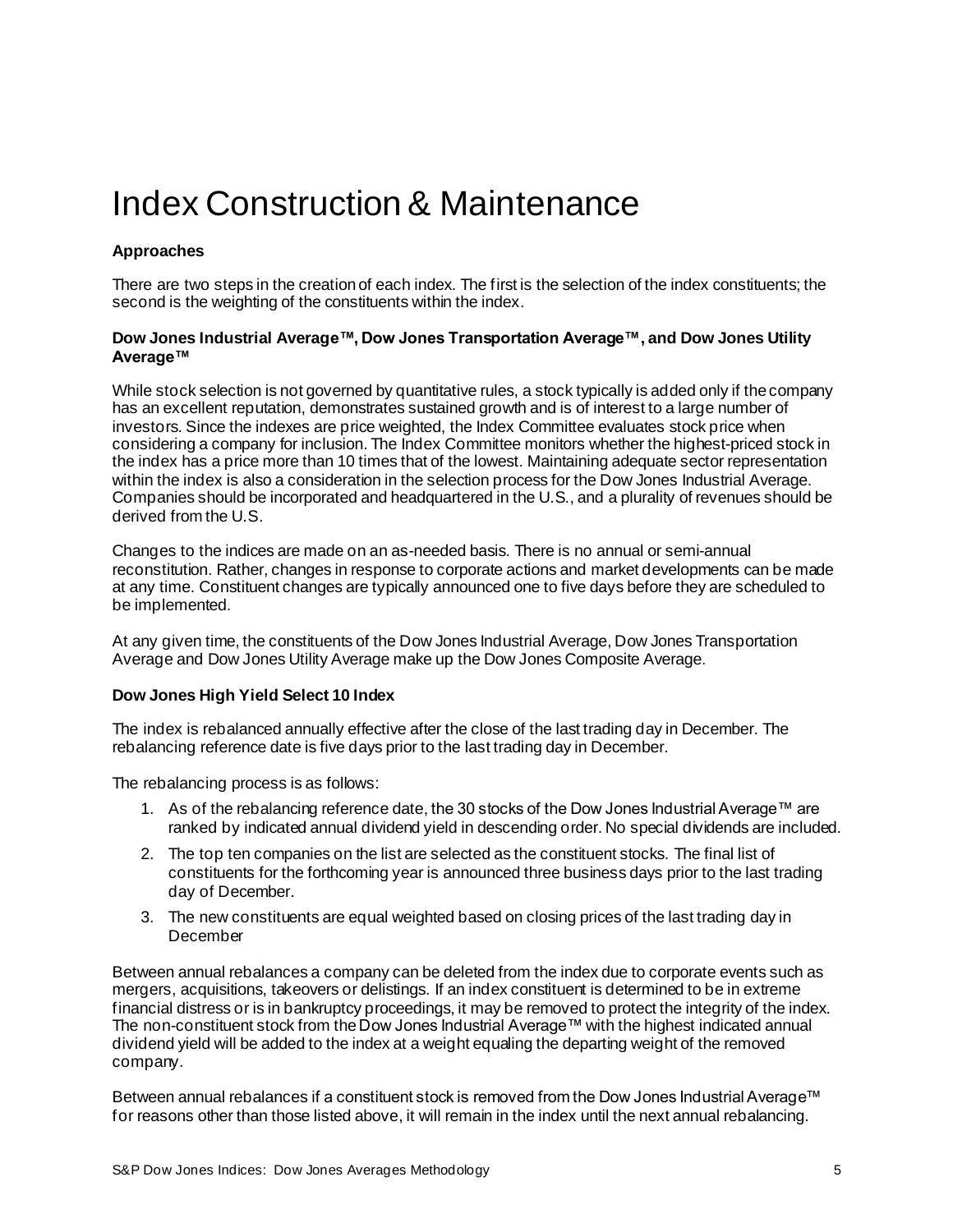Additionally, if a constituent company reduces or suspends its dividend, it will remain in the index until the next annual rebalancing.

#### <span id="page-6-0"></span>**Dow Jones Industrial Average Yield Weighted**

The index is rebalanced semi-annually effective after the close of the third Friday in March and September. The rebalancing reference dates are the last trading day of February and August.

The rebalancing process is as follows:

- 1. The index includes all constituents of the Dow Jones Industrial Average™ that pay dividends.
- 2. The index is yield-weighted based on indicated annual dividend yield as of the rebalancing reference date, defined as a stock's indicated annual dividend (not including any special dividends) divided by its price.
- 3. Index shares are assigned based on prices based on closing prices as of the second Friday of March and September.

Between semi-annual rebalances if a constituent stock is removed from the Dow Jones Industrial Average™, it will simultaneously be removed from the index. If a current constituent company eliminates its dividend, it will be removed from the index after the close of trading on the subsequent third Friday of March, June, September, or December.

<span id="page-6-1"></span>No additions are made to the index between rebalancings, except in the case of a spin-off.

#### **Dow Jones Industrial Average Equal Weight Index**

The index is rebalanced quarterly after the market close on the third Friday of the March June, September, and December.

The rebalancing process is as follows:

- 1. The index includes all constituents of the Dow Jones Industrial Average™.
- 2. At each quarterly rebalancing, companies are equal weighted using closing prices as of the second Friday of the quarter ending month as the reference price.

Between quarterly rebalances if a constituent stock is removed from the Dow Jones Industrial Average™, it will simultaneously be removed from the index. The replacement stock is added to the index at a weight equaling the departing weight of the removed company.

#### <span id="page-6-2"></span>**Constituent Weightings**

The table below describes each index's weighting approach.

| <b>Index</b>                         | Approach                            |
|--------------------------------------|-------------------------------------|
| • Dow Jones Industrial Average™      | The indices are price weighted.     |
| • Dow Jones Transportation Average™  |                                     |
| ● Dow Jones Utility Average™         |                                     |
| • Dow Jones Composite Average™       |                                     |
| • Dow Jones High Yield Select 10     | The index is equal-dollar-weighted. |
| Index                                |                                     |
| • Dow Jones Industrial Average Equal |                                     |
| Weight Index                         |                                     |
| • Dow Jones Industrial Average Yield | The index is yield-weighted.        |
| Weighted                             |                                     |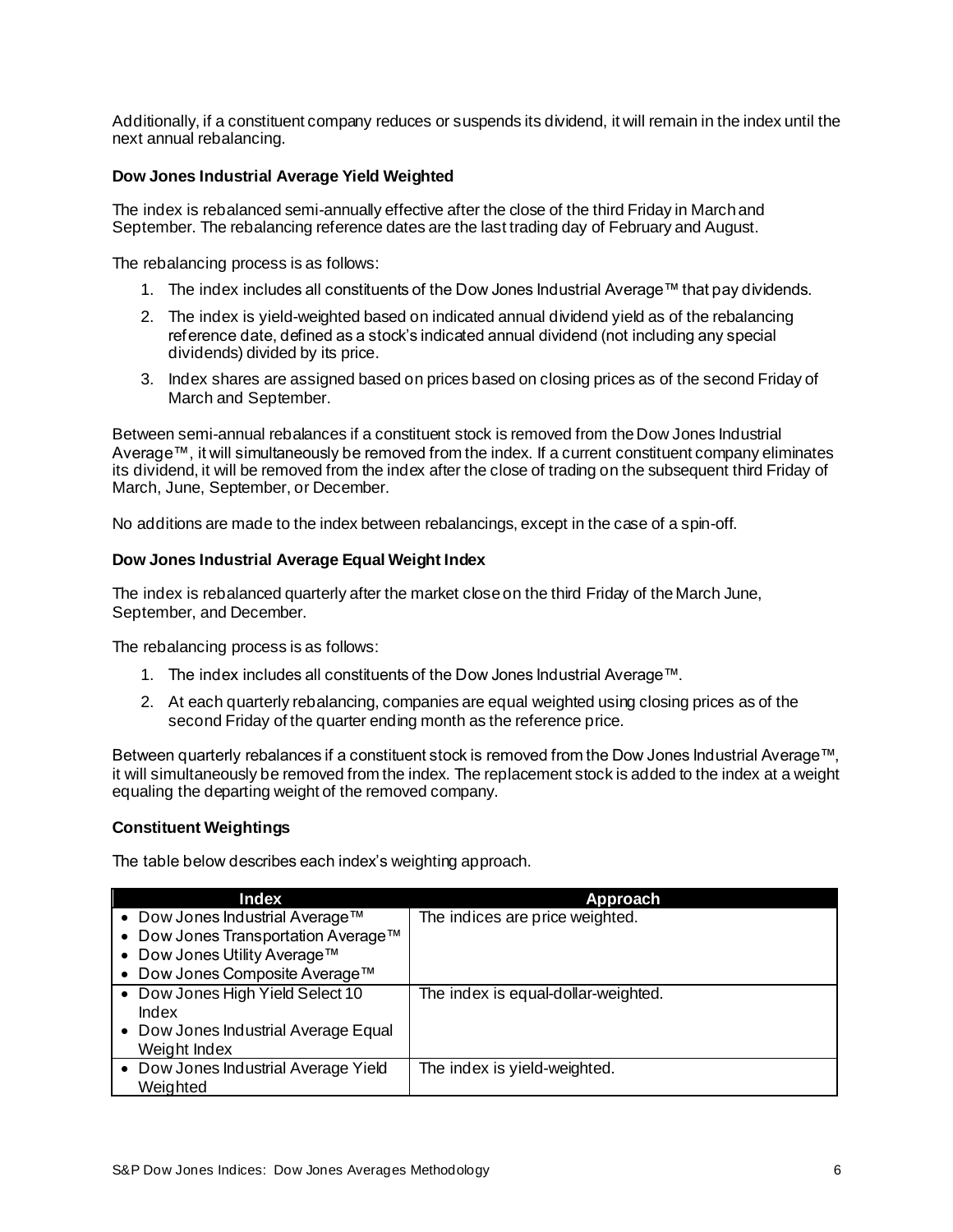### <span id="page-7-0"></span>**Corporate Actions**

For more information on Corporate Actions, please refer to the relevant Price Weighted Indices, Equal Weighted Indices, and Modified Market Capitalization Weighted Indices sections of S&P Dow Jones Indices' Index Mathematics Methodology document*.*

**Spin-offs.** Any potential impacts on index constituents from a spin-off are evaluated by the Index Committee on a case by case basis.

|           | <b>Index</b>                                       | Approach                                                                                                                                                                                                                                                                                                                   |
|-----------|----------------------------------------------------|----------------------------------------------------------------------------------------------------------------------------------------------------------------------------------------------------------------------------------------------------------------------------------------------------------------------------|
| $\bullet$ | Dow Jones Industrial Average™                      | The price of the parent company is adjusted to                                                                                                                                                                                                                                                                             |
| $\bullet$ | Dow Jones Transportation Average™                  | the Price of the Parent Company minus (the Price                                                                                                                                                                                                                                                                           |
| $\bullet$ | Dow Jones Utility Average™                         | of the Spun-off Company/Share Exchange Ratio).                                                                                                                                                                                                                                                                             |
|           | Dow Jones Composite Average™                       | The index divisor adjusts simultaneously.                                                                                                                                                                                                                                                                                  |
|           | Dow Jones High Yield Select 10 Index               | The spun-off company is added to the index at a zero price<br>on the ex-date with no divisor adjustment.                                                                                                                                                                                                                   |
|           |                                                    | The spin-off will be dropped from the index after<br>the first day of regular way trading with its weight<br>redistributed back to the parent company. The<br>index divisor does not adjust.                                                                                                                               |
|           | Dow Jones Industrial Average Yield Weighted        | The spun-off company is added to the index at a zero price<br>on the ex-date with no divisor adjustment.                                                                                                                                                                                                                   |
|           |                                                    | If the spin-off will not be permanently added it will<br>be dropped from the index after the first day of<br>regular way trading with its weight redistributed<br>proportionately to the index. The index divisor<br>adjusts simultaneously.                                                                               |
| $\bullet$ | Dow Jones Industrial Average Equal Weight<br>Index | The spun-off company is added to the index at a zero price<br>on the ex-date with no divisor adjustment.                                                                                                                                                                                                                   |
|           |                                                    | If the spin-off will not be permanently added it will be                                                                                                                                                                                                                                                                   |
|           |                                                    | dropped from the index after the first day of regular way                                                                                                                                                                                                                                                                  |
|           |                                                    | trading with its weight will be redistributed back to the                                                                                                                                                                                                                                                                  |
|           |                                                    | parent company. The index divisor does not adjust.                                                                                                                                                                                                                                                                         |
|           |                                                    | If the spin-off is replacing a dropped company in the<br>index, on the effective date of the replacement, the<br>weight of the spin-off is redistributed to the parent<br>company. After that redistribution, the weight of the<br>dropped company is redistributed to the spin-off. The<br>index divisor does not adjust. |
|           |                                                    | If the spin-off is replacing the parent company in<br>the index, on the effective date of the<br>replacement, the weight of the parent is<br>redistributed to the spin-off. The index divisor<br>does not adjust.                                                                                                          |

*For more information on Corporate Actions, please refer to S&P Dow Jones Indices' Equity Indices Policies & Practices Methodology.*

#### <span id="page-7-1"></span>**Currency of Calculation and Additional Index Return Series**

The indices are calculated in U.S. dollars. The Dow Jones Industrial Average™ is also calculated in Japanese yen. In addition, the Dow Jones Industrial Average™ is available upon request in Canadian dollars and euros.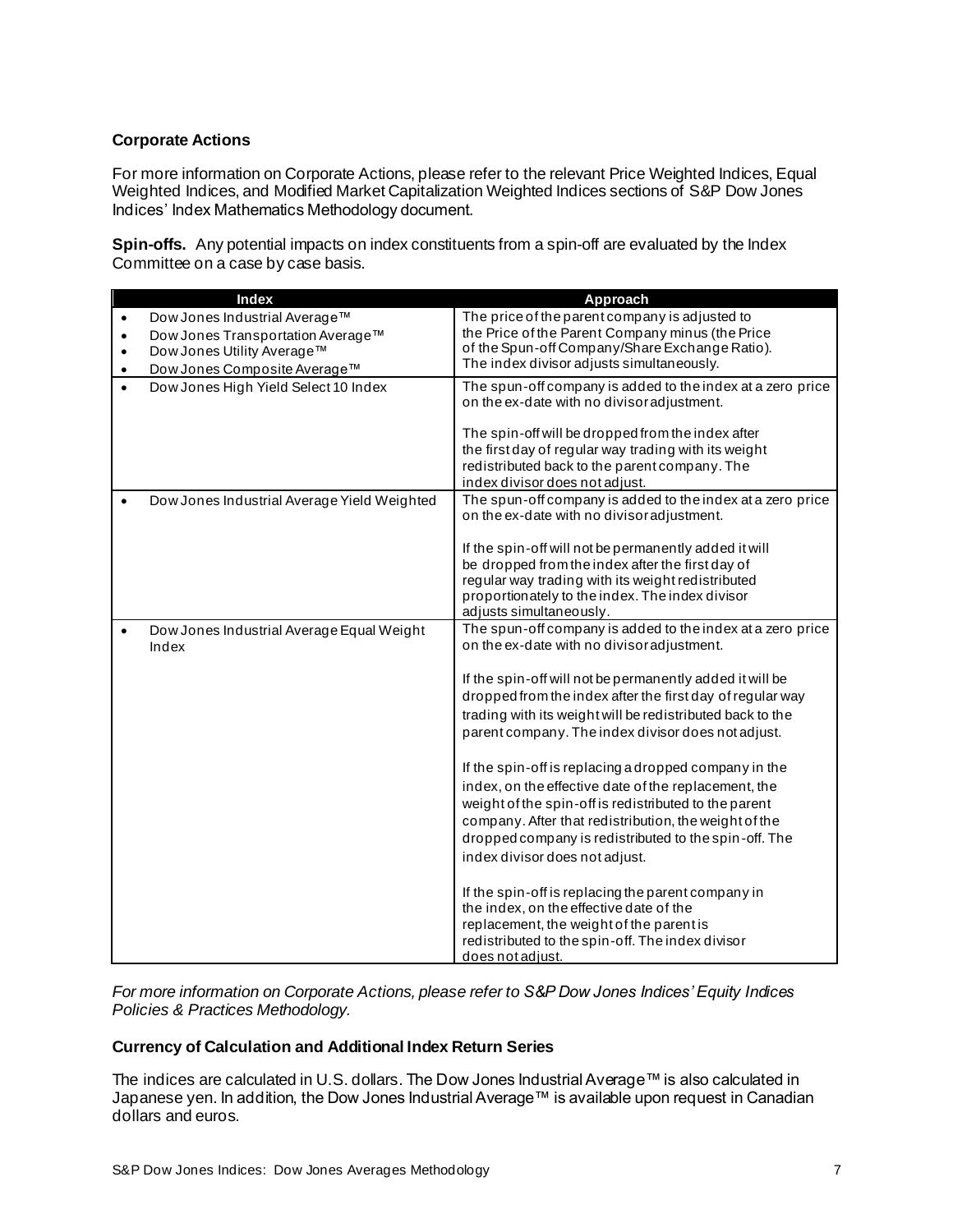WM/Refinitiv foreign exchange rates are taken daily at 4:00 PM London Time and used in the end-of-day calculation of the Dow Jones Industrial Average™ (JPY version). These mid-market fixings are calculated by The WM Company based on Refinitiv data and appear on Refinitiv pages WMRA.

The Dow Jones Industrial Average™ Hedged JPY Leverage 2X Index represents a two-time leveraged version of the Dow Jones Industrial Average™JPY Hedged Index and uses 3-month JPY TIBOR for the borrowing rate.

The Dow Jones Industrial Average™ Hedged JPY Inverse Index represents a one-time inverse version of the Dow Jones Industrial Average™JPY Hedged Index and uses 3-month JPY TIBOR for the lending rate.

In addition to the indices detailed in this methodology, additional return series versions of the indices may be available, including, but not limited to: currency, currency hedged, decrement, fair value, inverse, leveraged, and risk control versions. For a list of available indices, please refer to the *[S&P DJI](https://www.spglobal.com/spdji/en/governance/methodology-and-regulatory-status/)  [Methodology & Regulatory Status Database](https://www.spglobal.com/spdji/en/governance/methodology-and-regulatory-status/)*.

*For information on the calculation of different types of indices, please refer to S&P Dow Jones Indices' Index Mathematics Methodology.*

*For the inputs necessary to calculate certain types of indices, including decrement, dynamic hedged, fair value, and risk control indices, please refer to the Parameters documents available at [www.spglobal/spdji.com](http://www.spdji.com/).*

#### <span id="page-8-0"></span>**Multiple Share Classes**

Each company is represented once by the Designated Listing. For more information regarding the treatment of multiple share classes, please refer to Approach B within the Multiple Share Classes section of the S&P Dow Jones Indices' Equity Indices Policies & Practices Methodology.

#### <span id="page-8-1"></span>**Other Adjustments**

In cases where there is no achievable market price for a stock being deleted, it may be removed at a zero or minimal price at the Index Committee's discretion, in recognition of the constraints faced by investors in trading bankrupt or suspended stocks.

#### <span id="page-8-2"></span>**Index Calculations**

The indices are calculated by means of the divisor methodology used in all S&P Dow Jones Indices' equity indices.

*For more information on the index calculation methodology, please refer to S&P Dow Jones Indices' Index Mathematics Methodology.*

#### <span id="page-8-3"></span>**Base Dates and History Availability**

Index history availability, base dates, and base values are shown in the table below.

| <b>Index</b>                                | Launch<br>Date | <b>First Value</b><br>Date                         | <b>Base Date</b>                                   | <b>Base Value</b> |
|---------------------------------------------|----------------|----------------------------------------------------|----------------------------------------------------|-------------------|
| Dow Jones Industrial Average™               | 05/26/1896     | 05/26/1896                                         | 05/26/1896                                         | 40.94             |
| Dow Jones Transportation Average™           | 10/26/1896     | 10/26/1896                                         | 10/26/1896                                         | 51.72             |
| Dow Jones Utility Average™                  | 01/02/1929     | 01/02/1929                                         | 01/02/1929                                         | 85.64             |
| Dow Jones Composite Average™                | 01/02/1934     | 01/02/1934                                         | 01/02/1934                                         | 39.57             |
| Dow Jones High Yield Select 10 Index        | 08/27/2007     | 10/31/1988 <sup>A</sup><br>12/29/2000 <sup>B</sup> | 10/31/1988                                         | 23.47             |
| Dow Jones Industrial Average Yield Weighted | 12/08/2015     | 12/31/1991 <sup>C</sup><br>03/15/2013 <sup>D</sup> | 12/31/1991 <sup>C</sup><br>03/15/2013 <sup>D</sup> | 1000              |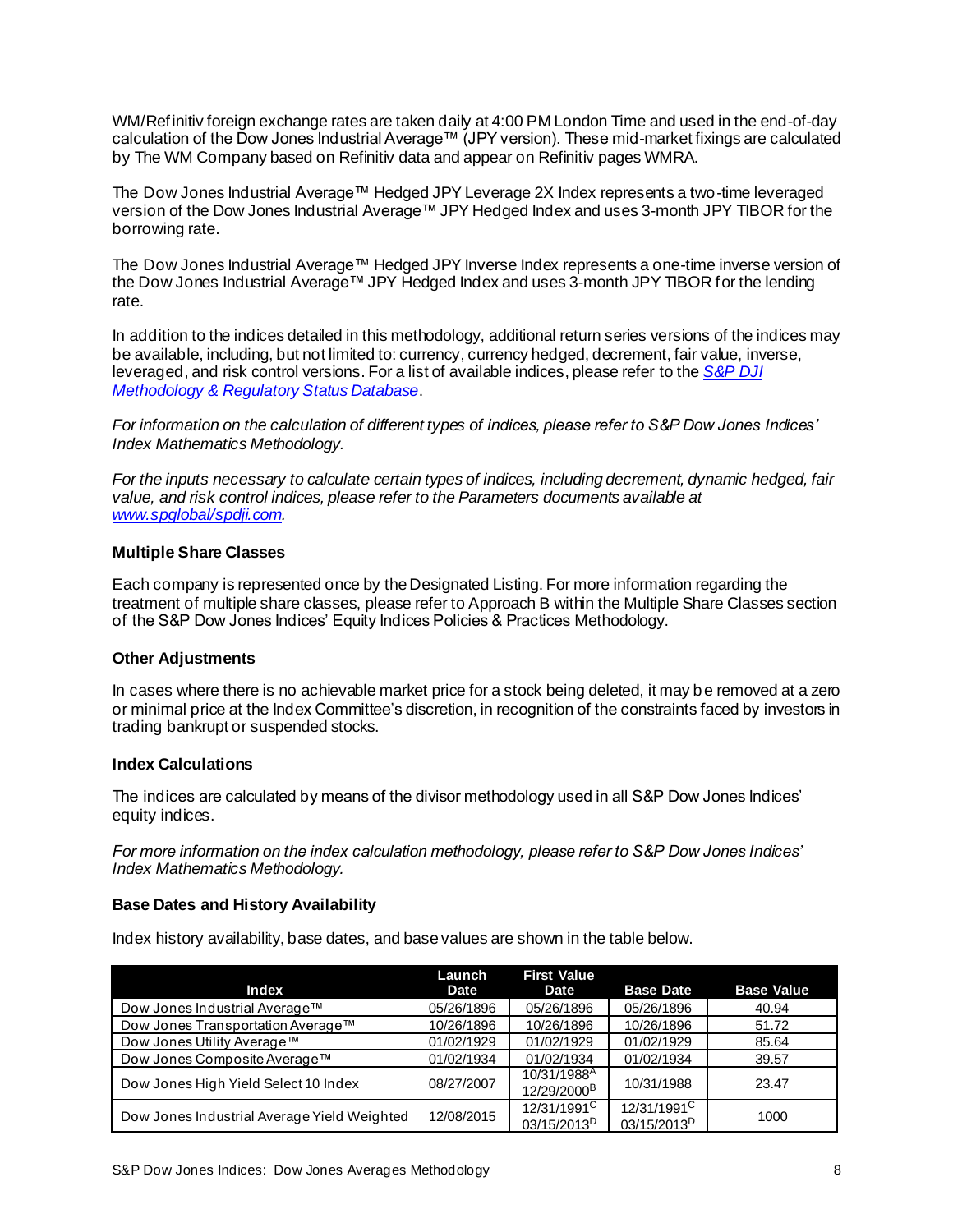| Index                                                          | Launch<br><b>Date</b> | <b>First Value</b><br>Date                         | <b>Base Date</b>                                   | <b>Base Value</b> |
|----------------------------------------------------------------|-----------------------|----------------------------------------------------|----------------------------------------------------|-------------------|
| Dow Jones Industrial Average Equal Weight<br>Index             | 02/13/2017            | 12/31/1991 <sup>C</sup><br>03/15/2013 <sup>D</sup> | 12/31/1991 <sup>C</sup><br>03/15/2013 <sup>D</sup> | 1000              |
| Dow Jones Industrial Average™ Hedged JPY<br>Leveraged 2X Index | 09/27/2013            | 09/27/2013                                         | 12/31/2007                                         | 1000              |
| Dow Jones Industrial Average™ Hedged JPY<br>Inverse Index      | 09/27/2013            | 09/27/2013                                         | 12/31/2007                                         | 1000              |
| Dow Jones Industrial Average™ JPY Hedged<br>Index              | 09/27/2013            | 09/27/2013                                         | 12/31/2007                                         | 1000              |

<sup>A</sup> Price Return<br><sup>B</sup> Total Return<br><sup>C</sup> Price Return and Total Return<br><sup>D</sup> Net Total Return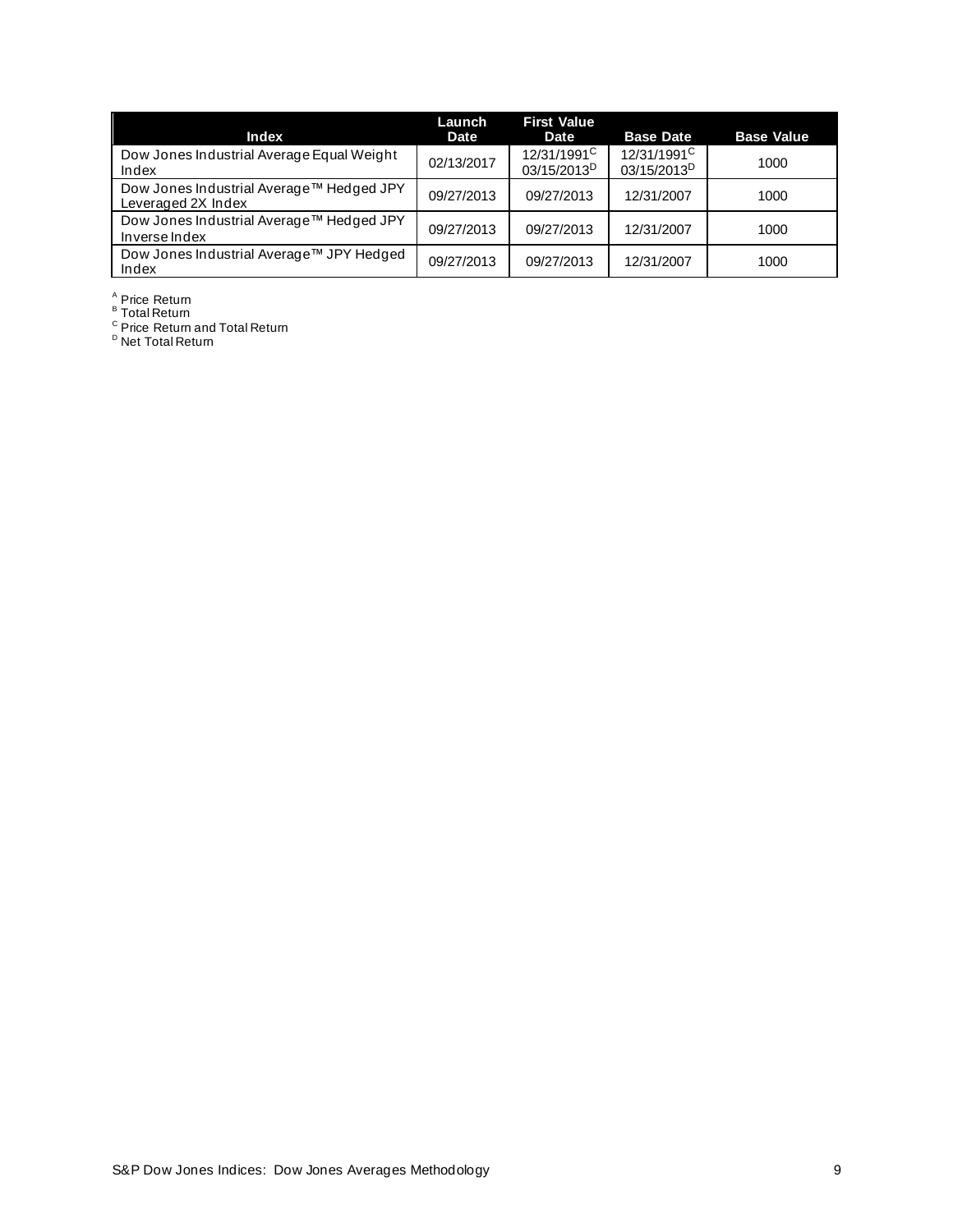# <span id="page-10-0"></span>Index Data

### <span id="page-10-1"></span>**Calculation Return Types**

S&P Dow Jones Indices calculates multiple return types which vary based on the treatment of regular cash dividends. The classification of regular cash dividends is determined by S&P Dow Jones Indices.

- Price Return (PR) versions are calculated without adjustments for regular cash dividends.
- Gross Total Return (TR) versions reinvest regular cash dividends at the close on the ex-date without consideration for withholding taxes.
- Net Total Return (NTR) versions, if available, reinvest regular cash dividends at the close on the ex-date after the deduction of applicable withholding taxes.

In the event there are no regular cash dividends on the ex-date, the daily performance of all three indices will be identical.

For a complete list of indices available, please refer to the daily index levels file (".SDL").

*For more information on the classification of regular versus special cash dividends as well as the tax rates used in the calculation of net return indices, please refer to S&P Dow Jones Indices' Equity Indices Policies & Practices Methodology.*

*For more information on the calculation and detail of return types, please refer to S&P Dow Jones Indices' Index Mathematics Methodology*.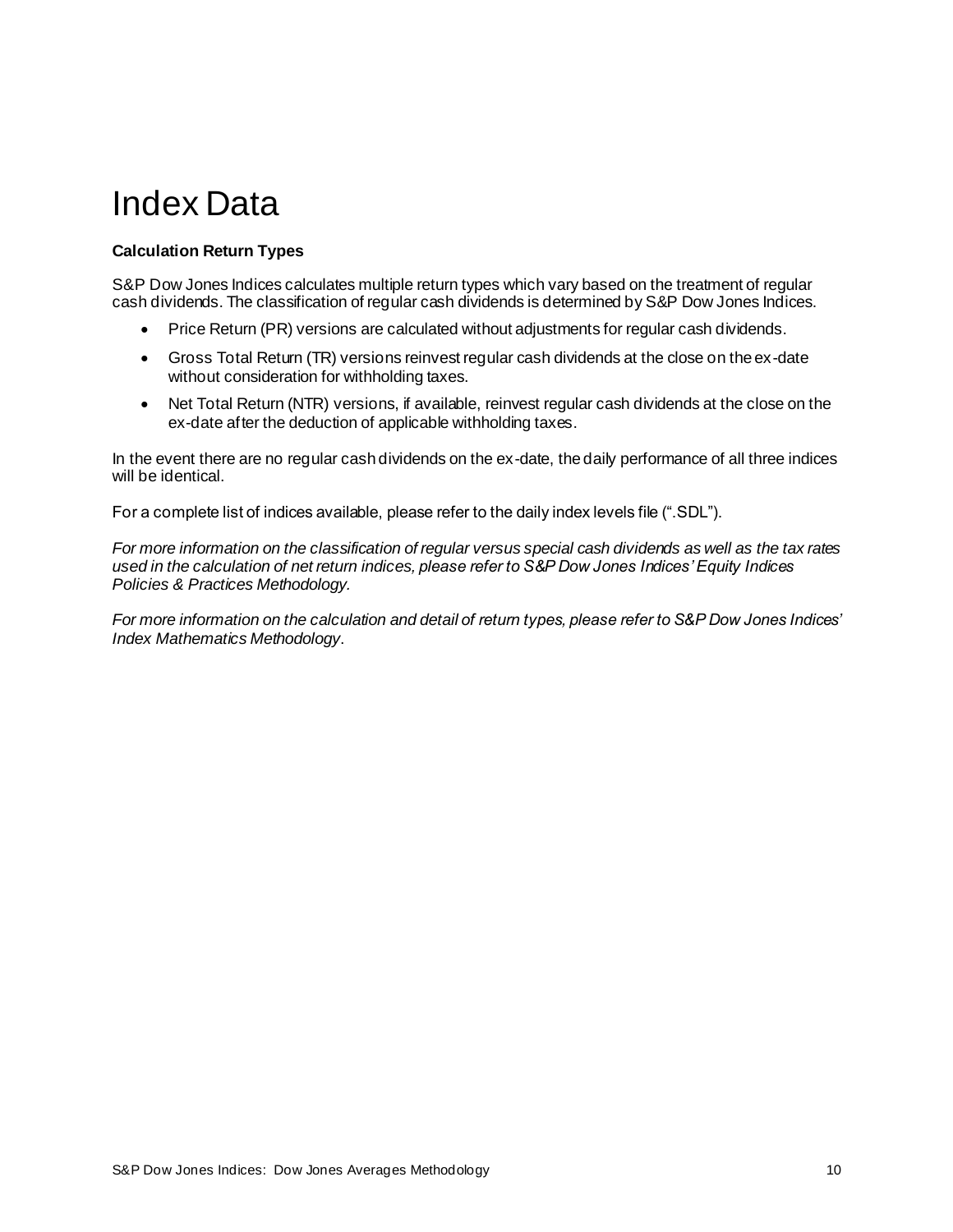# <span id="page-11-0"></span>Index Governance

#### <span id="page-11-1"></span>**Index Committee**

The Dow Jones Industrial Average, Dow Jones Transportation Average and Dow Jones Utility Average are maintained by the Averages Committee. The Committee is composed of three representatives of S&P Dow Jones Indices and two representatives of *The Wall Street Journal*.

The Dow Jones High Yield Select 10 Index, Dow Jones Industrial Average Yield Weighted, Dow Jones Industrial Average Equal Weight Index as well as the Dow Jones Industrial Average Leveraged and Inverse indices are maintained by the Americas Thematic and Strategy Index Committee. All committee members are full-time professional members of S&P Dow Jones Indices' staff.

Each Committee meets regularly. At each meeting, the Committees review pending corporate actions that may affect index constituents, statistics comparing the composition of the indices to the market, companies that are being considered as candidates for addition to an index, and any significant market events. In addition, the Committees may revise index policy covering rules for selecting companies, treatment of dividends, share counts or other matters.

S&P Dow Jones Indices considers information about changes to its indices and related matters to be potentially market moving and material. Therefore, all Index Committee discussions are confidential.

S&P Dow Jones Indices' Index Committees reserve the right to make exceptions when applying the methodology if the need arises. In any scenario where the treatment differs from the general rules stated in this document or supplemental documents, clients will receive sufficient notice, whenever possible.

In addition to the daily governance of indices and maintenance of index methodologies, at least once within any 12-month period, the Index Committee reviews the methodology to ensure the indices continue to achieve the stated objectives, and that the data and methodology remain effective. In certain instances, S&P Dow Jones Indices may publish a consultation inviting comments from external parties.

*For information on Quality Assurance and Internal Reviews of Methodology, please refer to S&P Dow Jones Indices' Equity Indices Policies & Practices Methodology*.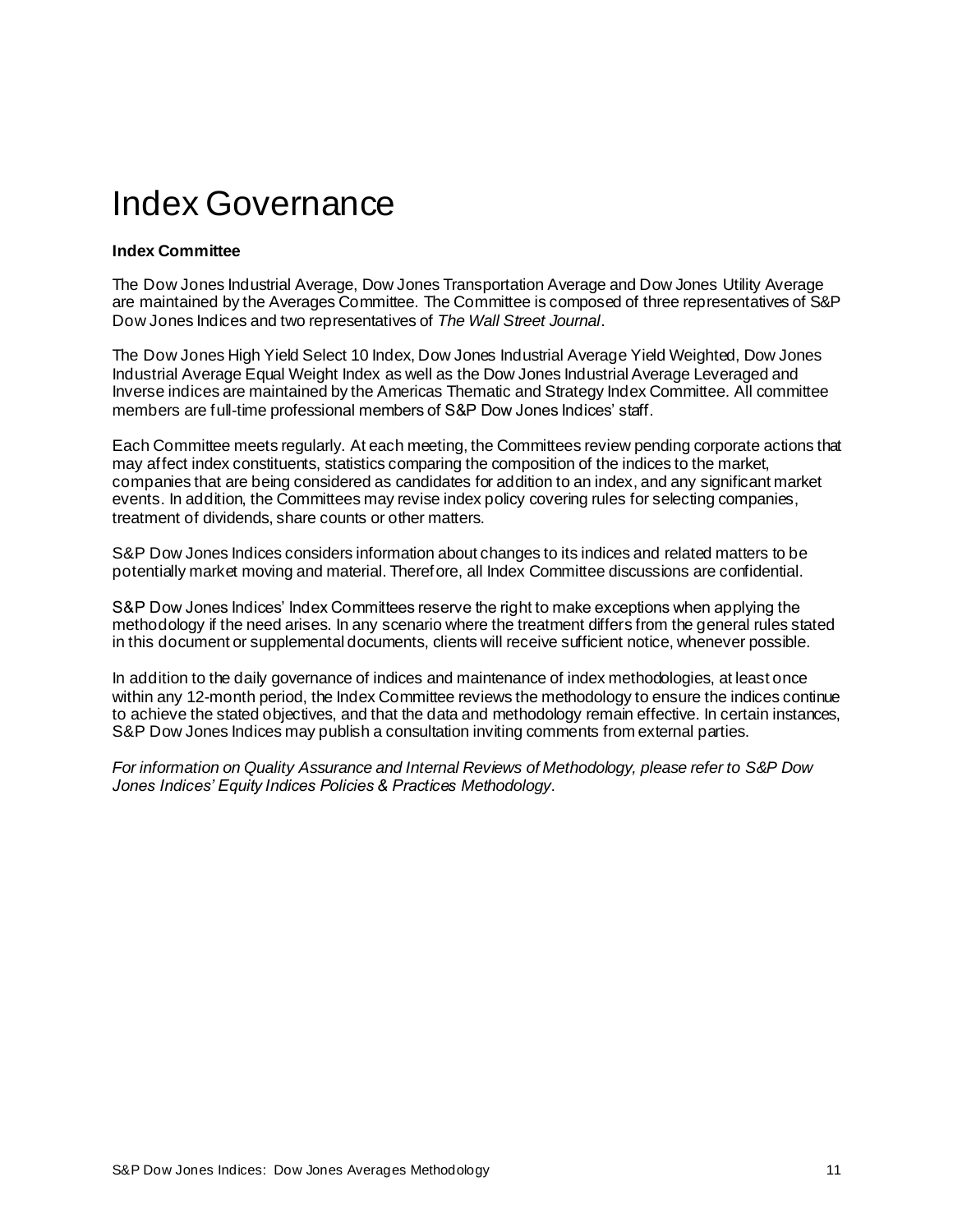# <span id="page-12-0"></span>Index Policy

#### <span id="page-12-1"></span>**Announcements**

All index constituents are evaluated daily for data needed to calculate index levels and returns. All events affecting the daily index calculation are typically announced in advance via the Index Corporate Events report (.SDE), delivered daily to all clients. Any unusual treatment of a corporate action or short notice of an event may be communicated via email to clients.

Press releases are posted on our Web site, *[www.spglobal/spdji.com](http://www.spdji.com/)*, and are released to major news services.

*For more information, please refer to the Announcements section of S&P Dow Jones Indices' Equity Indices Policies & Practices Methodology.*

#### <span id="page-12-2"></span>**Pro-forma Files**

With the exception of the Dow Jones Averages, S&P Dow Jones Indices provides constituent pro-forma files each time the indices rebalance. The pro-forma file is typically provided daily in advance of the rebalancing date and contains all constituents and their corresponding weights and index shares effective for the upcoming rebalancing. In cases index shares are assigned based on prices prior to the rebalancing effective date, the actual weight of each stock at the rebalancing differs from these weights due to market movements.

*Please visi[t www.spglobal/spdji.com](http://www.spdji.com/) for a complete schedule of rebalancing timelines and pro-forma delivery times.*

#### <span id="page-12-3"></span>**Holiday Schedule**

The indices are calculated when the U.S. equity markets are open.

<span id="page-12-4"></span>*A complete holiday schedule for the year is available a[t www.spglobal/spdji.com](http://www.spdji.com/).*

#### **Unexpected Exchange Closures**

For information on Unexpected Exchange Closures, please refer to S&P Dow Jones Indices' Equity Indices Policies & Practices Methodology*.*

#### <span id="page-12-5"></span>**Recalculation Policy**

For information on the recalculation policy, please refer to S&P Dow Jones Indices' Equity Indices Policies & Practices Methodology.

#### <span id="page-12-6"></span>**Real-Time Calculation**

Real-time, intra-day, index calculations are executed during U.S. trading hours for certain indices. Realtime indices are not restated.

*For information on Calculations and Pricing Disruptions, Expert Judgment and Data Hierarchy, please refer to S&P Dow Jones Indices' Equity Indices Policies & Practices Methodology*.

#### <span id="page-12-7"></span>**Contact Information**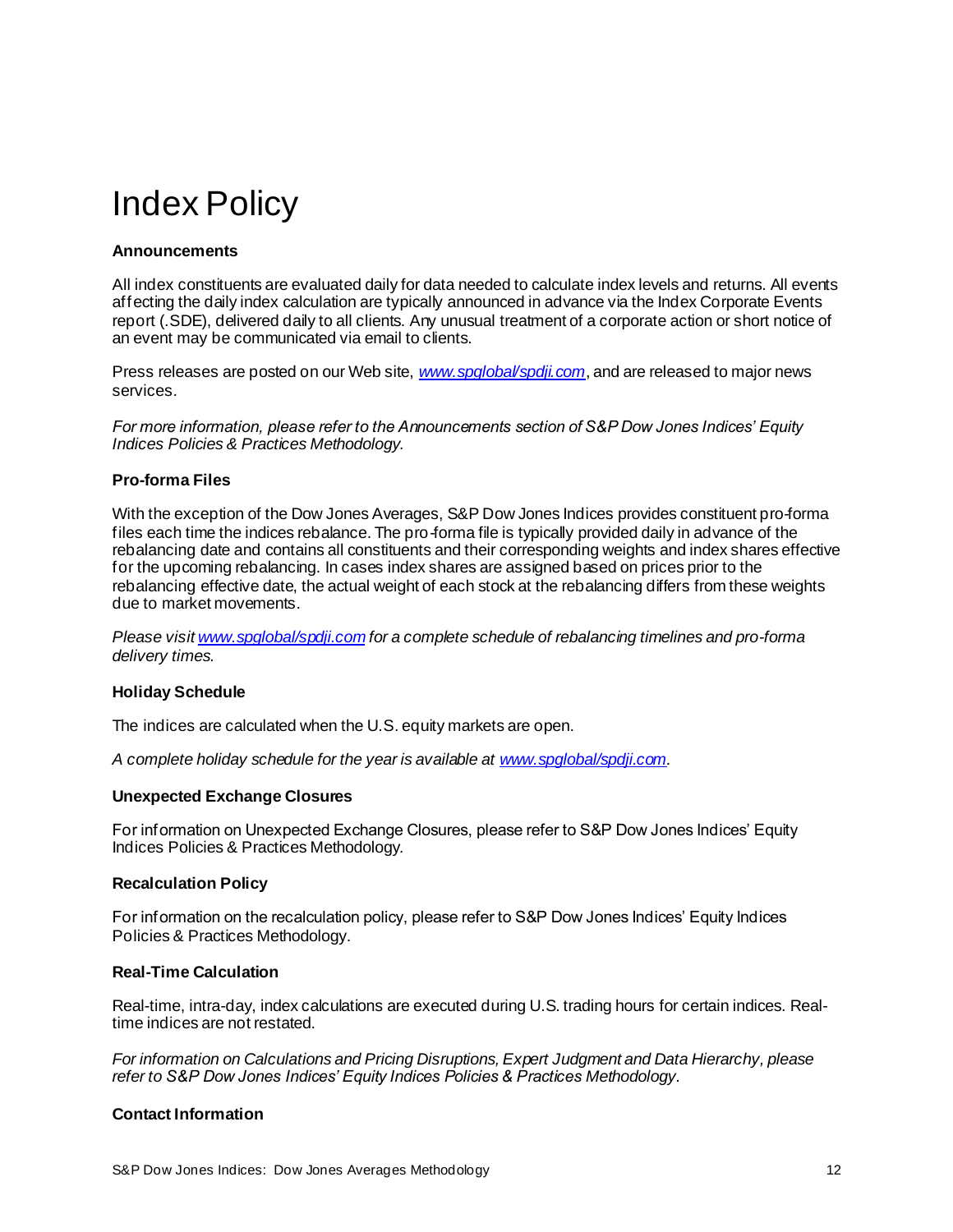For questions regarding an index, please contact[: index\\_services@spglobal.com](mailto:index_services@spglobal.com).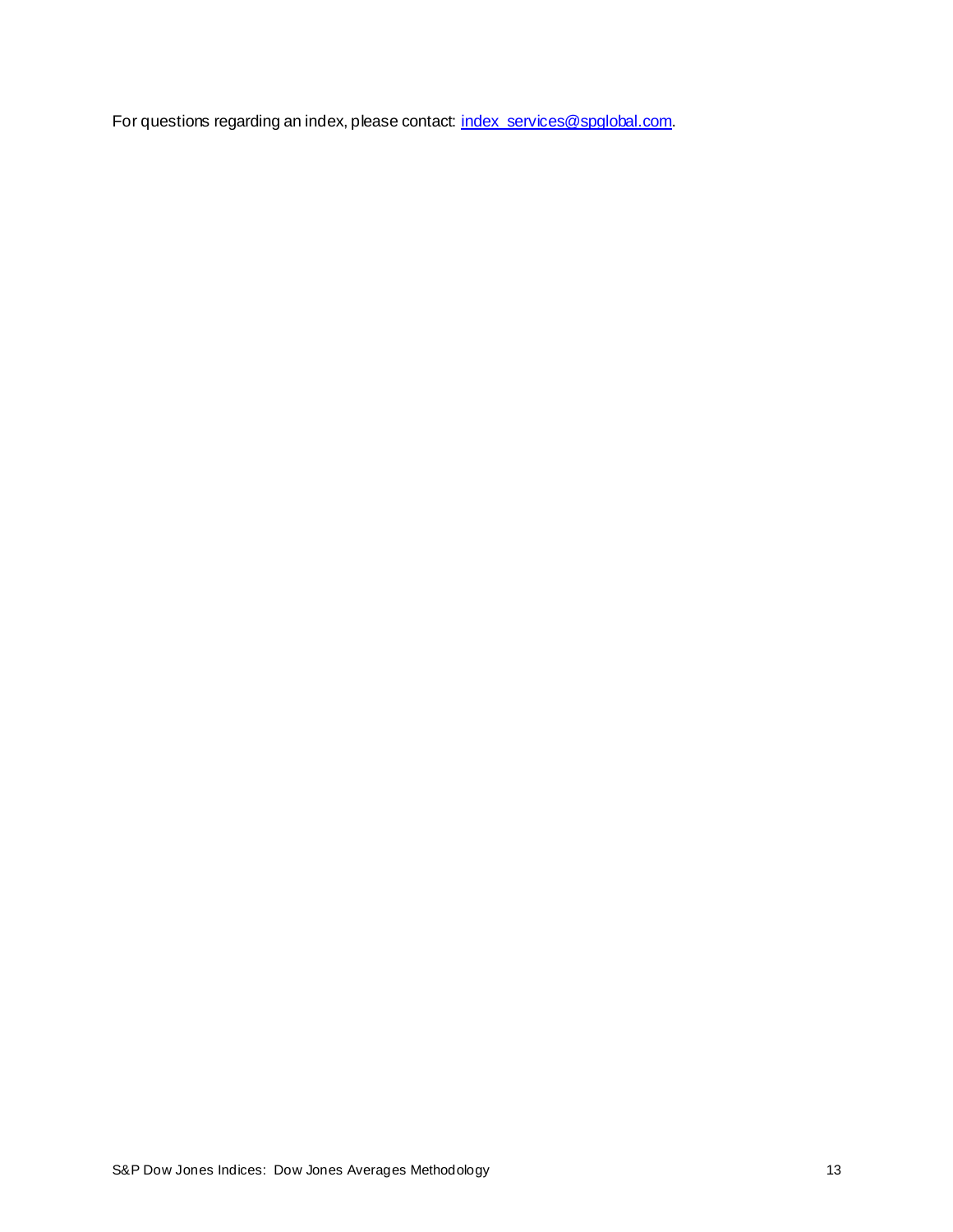# <span id="page-14-0"></span>Index Dissemination

Index levels are available through S&P Dow Jones Indices' Web site at *[www.spglobal/spdji.com](http://www.spdji.com/),* major quote vendors (see codes below), numerous investment-oriented Web sites, and various print and electronic media.

### <span id="page-14-1"></span>**Tickers**

The table below lists headline indices covered by this document. All versions of the below indices that may exist are also covered by this document. Please refer to the *[S&P DJI Methodology & Regulatory](https://www.spglobal.com/spdji/en/governance/methodology-and-regulatory-status/)  [Status Database](https://www.spglobal.com/spdji/en/governance/methodology-and-regulatory-status/)* for a complete list of indices covered by this document.

| <b>Index (Currency)</b>                                | <b>Return Type</b>      | <b>Bloomberg</b> | <b>RIC</b>    |
|--------------------------------------------------------|-------------------------|------------------|---------------|
| Dow Jones Industrial Average™ (USD)                    | <b>Price Return</b>     | DJI              | .DJI          |
|                                                        | <b>Total Return</b>     | <b>DJITR</b>     | DJITR.        |
| Dow Jones Transportation Average™ (USD)                | <b>Price Return</b>     | TRAN             | .DJT          |
|                                                        | <b>Total Return</b>     | <b>DJTTR</b>     | DJTTR.        |
| Dow Jones Utility Average™ (USD)                       | Price Return            | UTIL             | .DJU          |
|                                                        | <b>Total Return</b>     | <b>DJUTR</b>     | .DJUTR        |
| Dow Jones Composite Average™ (USD)                     | <b>Price Return</b>     | <b>COMP</b>      | .DJA          |
|                                                        | <b>Total Return</b>     | <b>DJCTR</b>     | .DJCTR        |
| Dow Jones High Yield Select 10 Index (USD)             | <b>Price Return</b>     | <b>MUT</b>       | .MUT          |
|                                                        | <b>Total Return</b>     | <b>MUTR</b>      | .MUTR         |
| Dow Jones Industrial Average Yield Weighted (USD)      | Price Return            | <b>DJIYW</b>     | <b>DJIYW</b>  |
|                                                        | <b>Total Return</b>     | <b>DJIYWT</b>    |               |
|                                                        | Net Total Return        | <b>DJIYWN</b>    |               |
| Dow Jones Industrial Average Equal Weight Index (USD)  | Price Return            | <b>DJIEW</b>     | .DJIEW        |
|                                                        | <b>Total Return</b>     | <b>DJIEWTR</b>   | .DJIEWTR      |
|                                                        | <b>Net Total Return</b> | <b>DJIEWNTR</b>  | .DJIEWNTR     |
| Dow Jones Industrial Average™ Hedged JPY Leveraged 2X  | <b>Price Return</b>     | DJIA2LJP         | .DJIA2LJP     |
| Index                                                  | <b>Total Return</b>     | DJIA2LJT         | DJIA2LJT.     |
| Dow Jones Industrial Average™ Hedged JPY Inverse Index | Price Return            | <b>DJIAIJP</b>   | DJIAIJP.      |
|                                                        | <b>Total Return</b>     | <b>DJIAIJT</b>   | TUAIU.        |
| Dow Jones Industrial Average™ JPY Hedged Index         | <b>Price Return</b>     | <b>DJIHJ</b>     | <b>LHILO.</b> |
|                                                        | <b>Total Return</b>     | <b>DJIHJT</b>    | .DJIHJT       |

#### <span id="page-14-2"></span>**Index Data**

Daily constituent and index level data are available via subscription.

<span id="page-14-3"></span>*For product information, please contact S&P Dow Jones Indices[, www.spglobal/spdji.com/contact-us](http://www.spdji.com/contact-us).*

#### **Web site**

*For further information, please refer to S&P Dow Jones Indices' Web site a[t www.spglobal/spdji.com](http://www.spdji.com/).*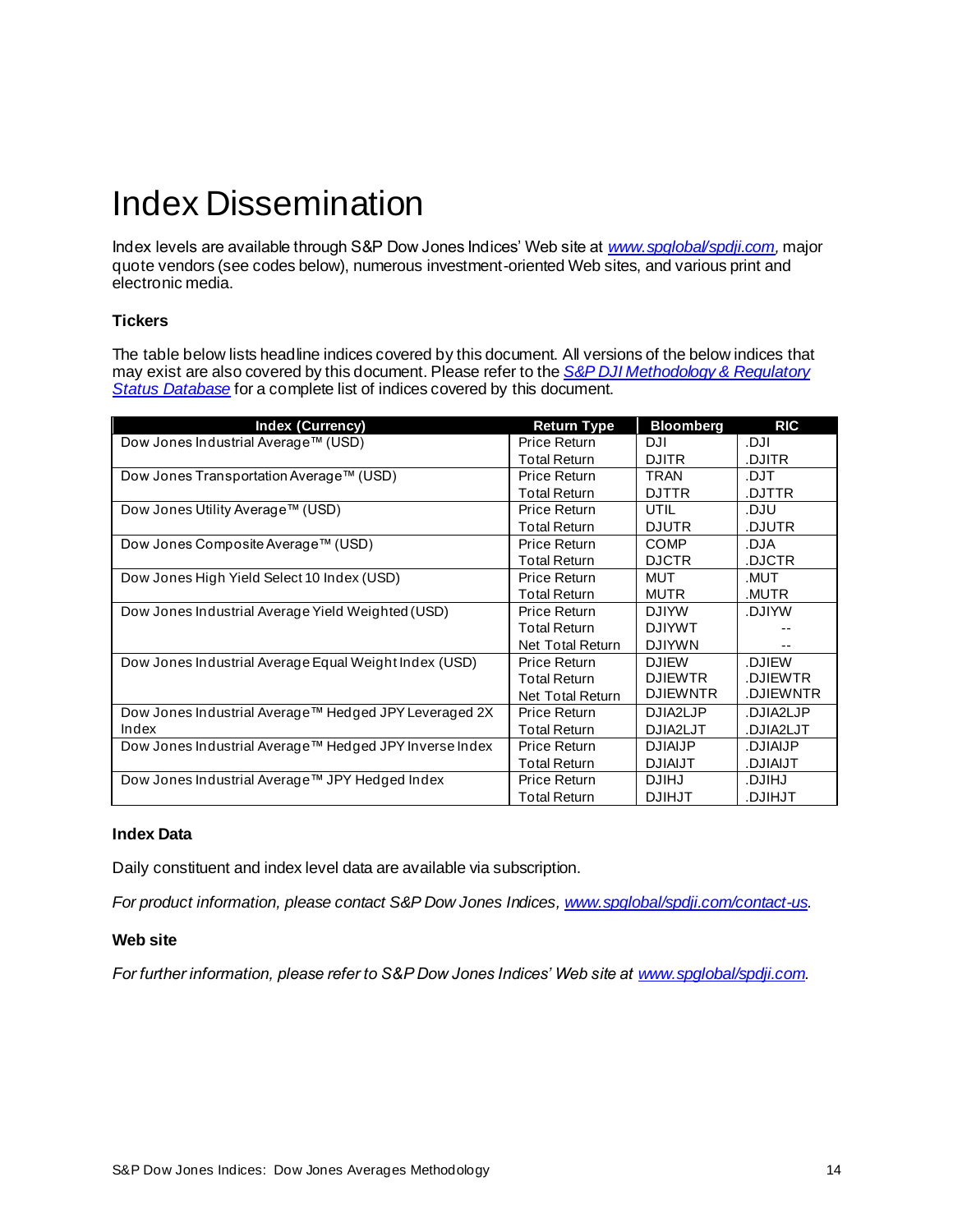# <span id="page-15-0"></span>Appendix I

#### <span id="page-15-1"></span>**DJIA JPY Hedged Index (T-1 TTM)**

**Index Objective.** The index measures the performance of the underlying index hedged against currency fluctuations.

**Underlying Index.** Dow Jones Industrial Average (Index Code: DJI). Forinformation on the underlying index, please refer to the Dow Jones Averages Methodology available at *[www.spglobal/spdji.com](http://www.spdji.com./).* 

**Currency of Calculation.** The index calculates in Japanese yen.

**Exchange Rate.** Index values are calculated using TTM (Telegraphic Transfer Midrate) foreign exchange rates from the Bank of Tokyo Mitsubishi. Index values are published on the calculation date using TTM rates of T+1.

**HolidaySchedule.** Theindexiscalculated when the Japan equitymarketsare open. Acomplete holiday schedule forthe yearisavailable at *[www.spglobal/spdji.com](http://www.spdji.com/)*.

**Rebalancing.** The indexrebalancesmonthly.The amount required tobehedged isdetermined by TTM rate on the last business day (LBD) of Japan and the underlying index value on "LBD-1". In case there is no underlying index value on LBD-1 due to US holidays, the most recent index value is used.

**Hedging.** The index daily return series are computed by interpolating between the spot price and the forward price.

For each hedge month m, there are  $d = 1,2,3...$  D business days.

md is day d for hedge month m and m0 is the last business day of the hedge month  $-1$ .

 $F\_{1md}$  = the interpolated forward rate as of day  $d$  of month m.

 $S_m$  = the spot rate in U.S. dollar per Japanese yen (USD/JPY).

 $F_m$  = the f orward rate in U.S. dollar per Japanese yen (USD/JPY).

 $HR_{md}$  = the hedge return (%).

SPI  $E_m$  = the underlying index level in Japanese yen.

 $SPI\_EH_m$  = the hedged index level.

$$
F_{-}I_{md} = S_{md} + \left(\frac{D-d}{D}\right) * \left(F_{md} - S_{md}\right)
$$

$$
HR_{md} = \frac{S_{m0}}{F_{m0}} - \frac{S_{m0}}{F_{Jmd}}
$$

$$
SPI\_EH_{md} = SPI\_EH_{m0} * (\frac{Sp_{I\_Emd}}{Sp_{I\_Em0}} + HR_{md})
$$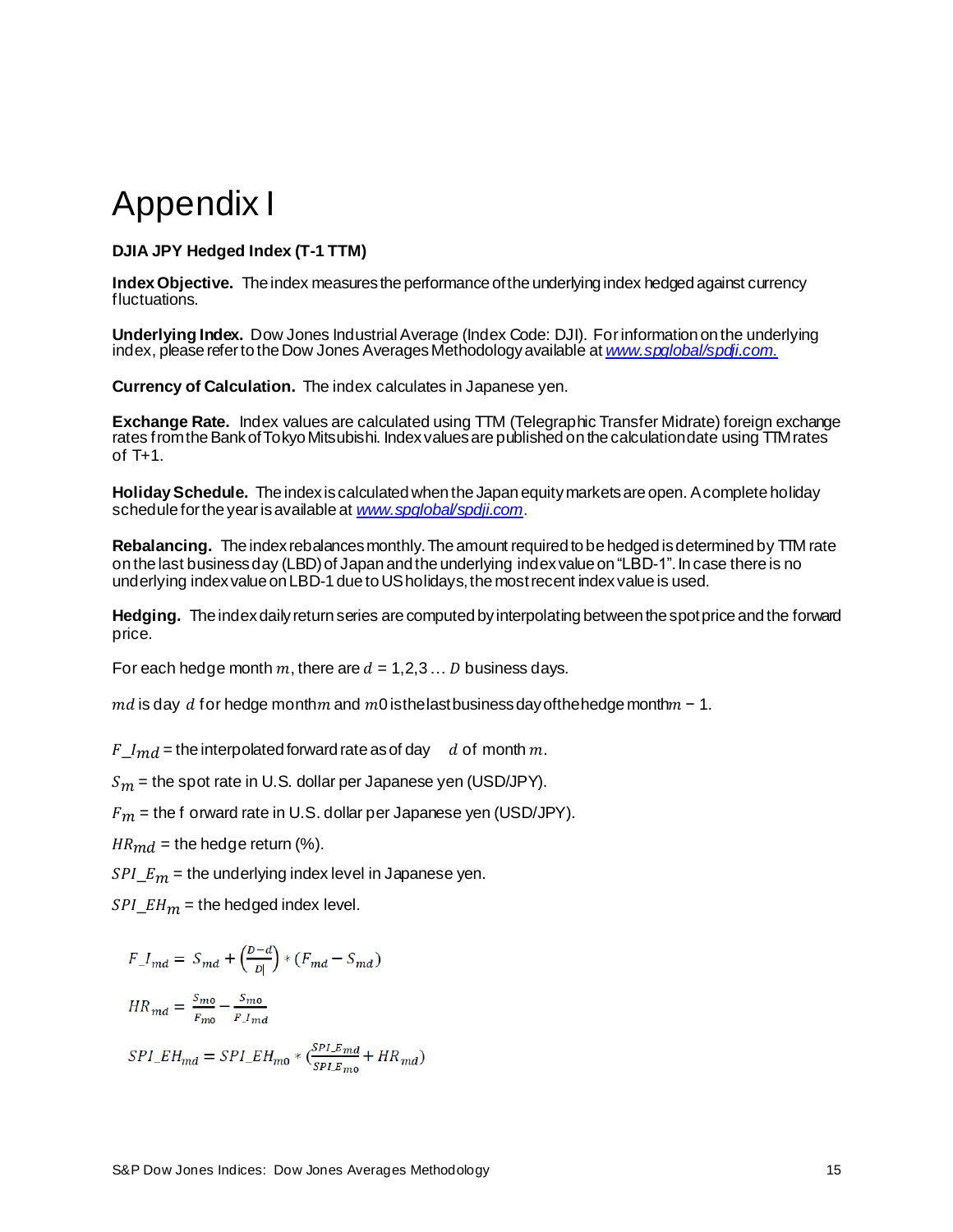# <span id="page-16-0"></span>Appendix II

### <span id="page-16-1"></span>**Methodology Changes**

| <b>Effective Date</b>                                            |               |                                                        | <b>Methodology</b>                                         |
|------------------------------------------------------------------|---------------|--------------------------------------------------------|------------------------------------------------------------|
| <b>Change</b>                                                    | (After Close) | <b>Previous</b>                                        | <b>Updated</b>                                             |
| Index Borrowing Rate:                                            | 11/19/2021    | The index used 3-month<br>LIBOR as the borrowing rate. | The index uses 3-month JPY<br>TIBOR as the borrowing rate. |
| Dow Jones Industrial<br>Average™ Hedged JPY<br>Leverage 2X Index |               |                                                        |                                                            |
| Index Lending Rate:                                              | 11/19/2021    | The index used 3-month<br>LIBOR as the lending rate.   | The index uses 3-month JPY<br>TIBOR as the lending rate.   |
| Dow Jones Industrial<br>Average™ Hedged JPY<br>Inverse Index     |               |                                                        |                                                            |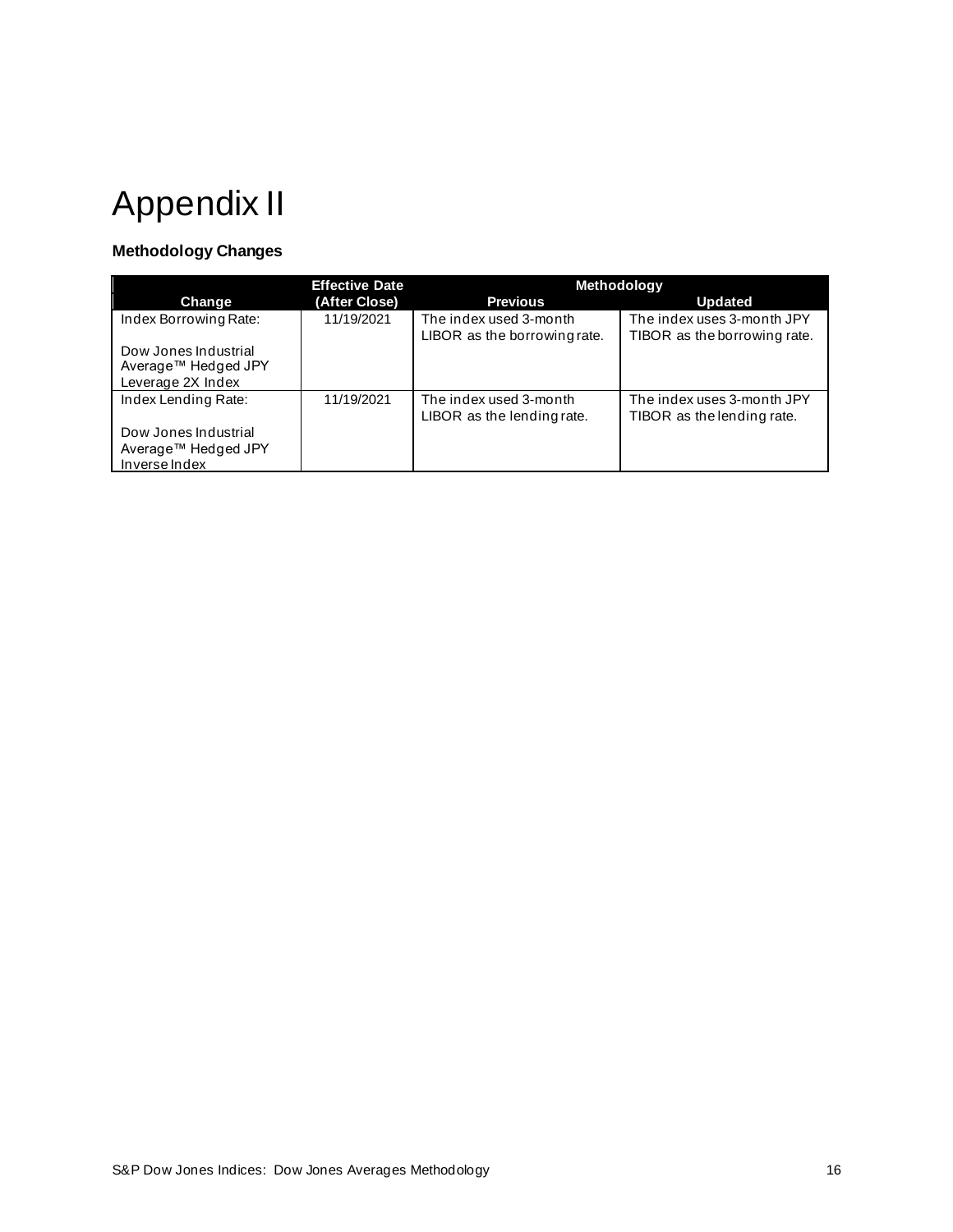# <span id="page-17-0"></span>Appendix III

### <span id="page-17-1"></span>**EU Required ESG Disclosures**

|                             | <b>EXPLANATION OF HOW ENVIRONMENTAL, SOCIAL &amp; GOVERNANCE (ESG) FACTORS ARE</b><br>REFLECTED IN THE KEY ELEMENTS OF THE BENCHMARK METHODOLOGY <sup>1</sup> |                                                       |  |  |
|-----------------------------|---------------------------------------------------------------------------------------------------------------------------------------------------------------|-------------------------------------------------------|--|--|
|                             | Name of the benchmark administrator.                                                                                                                          | S&P Dow Jones Indices LLC.                            |  |  |
| 2.                          | Underlying asset class of the ESG<br>benchmark. $^2$                                                                                                          | N/A                                                   |  |  |
| 3.                          | Name of the S&P Dow Jones Indices<br>benchmark or family of benchmarks.                                                                                       | <b>S&amp;P DJI Equity Indices Benchmark Statement</b> |  |  |
| 4.                          | Do any of the indices maintained by this<br>methodology take into account ESG<br>factors?                                                                     | No                                                    |  |  |
| Appendix latest update:     |                                                                                                                                                               | January 2021                                          |  |  |
| Appendix first publication: |                                                                                                                                                               | January 2021                                          |  |  |

<sup>&</sup>lt;sup>1</sup> The information contained in this Appendix is intended to meet the requirements of the European Union Commission Delegated Regulation (EU) 2020/1817 supplementing Regulation (EU) 2016/1011 of the European Parliament and of the Council as regards the minimum content of the explanation of how environmental, social and governance factors are reflected in the benchmark methodology.

 $^2$  The 'underlying assets' are defined in European Union Commission Delegated Regulation (EU) 2020/1816 supplementing Regulation (EU) 2016/1011 of the European Parliament and of the Council as regards the explanation in the benchmark statement of how environmental, social and governance factors are reflected in each benchmark provided and published.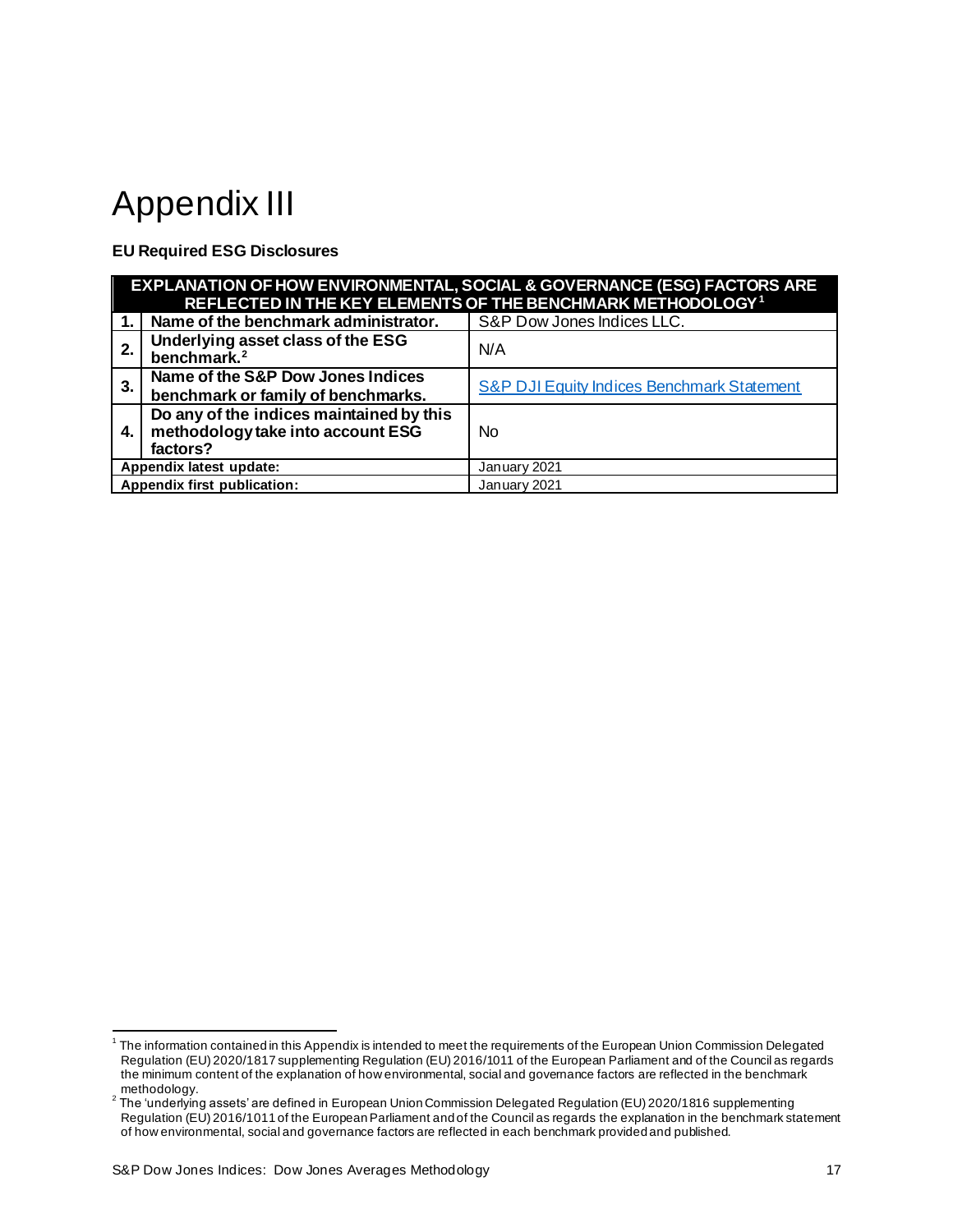### <span id="page-18-0"></span>Disclaimer

© 2022 S&P Dow Jones Indices. All rights reserved. S&P, S&P 500, S&P 500 LOW VOLATILITY INDEX, S&P 100, S&P COMPOSITE 1500, S&P 400, S&P MIDCAP 400, S&P 600, S&P SMALLCAP 600, S&P GIVI, GLOBAL TITANS, DIVIDEND ARISTOCRATS, S&P TARGET DATE INDICES, S&P PRISM, S&P STRIDE, GICS, SPIVA, SPDR and INDEXOLOGY are registered trademarks of S&P Global, Inc. ("S&P Global") or its affiliates. DOW JONES, DJ, DJIA, THE DOW and DOW JONES INDUSTRIAL AVERAGE are registered trademarks of Dow Jones Trademark Holdings LLC ("Dow Jones"). These trademarks together with others have been licensed to S&P Dow Jones Indices LLC. Redistribution or reproduction in whole or in part are prohibited without written permission of S&P Dow Jones Indices LLC. This document does not constitute an offer of services in jurisdictions where S&P Dow Jones Indices LLC, S&P Global, Dow Jones or their respective affiliates (collectively "S&P Dow Jones Indices") do not have the necessary licenses. Except for certain custom index calculation services, all information provided by S&P Dow Jones Indices is impersonal and not tailored to the needs of any person, entity or group of persons. S&P Dow Jones Indices receives compensation in connection with licensing its indices to third parties and providing custom calculation services. Past performance of an index is not an indication or guarantee of future results.

It is not possible to invest directly in an index. Exposure to an asset class represented by an index may be available through investable instruments based on that index. S&P Dow Jones Indices does not sponsor, endorse, sell, promote or manage any investment fund or other investment vehicle that is offered by third parties and that seeks to provide an investment return based on the performance of any index. S&P Dow Jones Indices makes no assurance that investment products based on the index will accurately track index performance or provide positive investment returns. S&P Dow Jones Indices LLC is not an investment advisor, and S&P Dow Jones Indices makes no representation regarding the advisability of investing in any such investment fund or other investment vehicle. A decision to invest in any such investment fund or other investment vehicle should not be made in reliance on any of the statements set forth in this document. Prospective investors are advised to make an investment in any such fund or other vehicle only after carefully considering the risks associated with investing in such funds, as detailed in an offering memorandum or similar document that is prepared by or on behalf of the issuer of the investment fund or other investment product or vehicle. S&P Dow Jones Indices LLC is not a tax advisor. A tax advisor should be consulted to evaluate the impact of any tax-exempt securities on portfolios and the tax consequences of making any particular investment decision. Inclusion of a security within an index is not a recommendation by S&P Dow Jones Indices to buy, sell, or hold such security, nor is it considered to be investment advice. Closing prices for S&P Dow Jones Indices' US benchmark indices are calculated by S&P Dow Jones Indices based on the closing price of the individual constituents of the index as set by their primary exchange. Closing prices are received by S&P Dow Jones Indices from one of its third party vendors and verified by comparing them with prices from an alternative vendor. The vendors receive the closing price from the primary exchanges. Real-time intraday prices are calculated similarly without a second verification.

These materials have been prepared solely for informational purposes based upon information generally available to the public and from sources believed to be reliable. No content contained in these materials (including index data, ratings, credit-related analyses and data, research, valuations, model, software or other application or output therefrom) or any part thereof ("Content") may be modified, reverseengineered, reproduced or distributed in any form or by any means, or stored in a database or retrieval system, without the prior written permission of S&P Dow Jones Indices. The Content shall not be used for any unlawful or unauthorized purposes. S&P Dow Jones Indices and its third-party data providers and licensors (collectively "S&P Dow Jones Indices Parties") do not guarantee the accuracy, completeness, timeliness or availability of the Content. S&P Dow Jones Indices Parties are not responsible for any errors or omissions, regardless of the cause, for the results obtained from the use of the Content. THE CONTENT IS PROVIDED ON AN "AS IS" BASIS. S&P DOW JONES INDICES PARTIES DISCLAIM